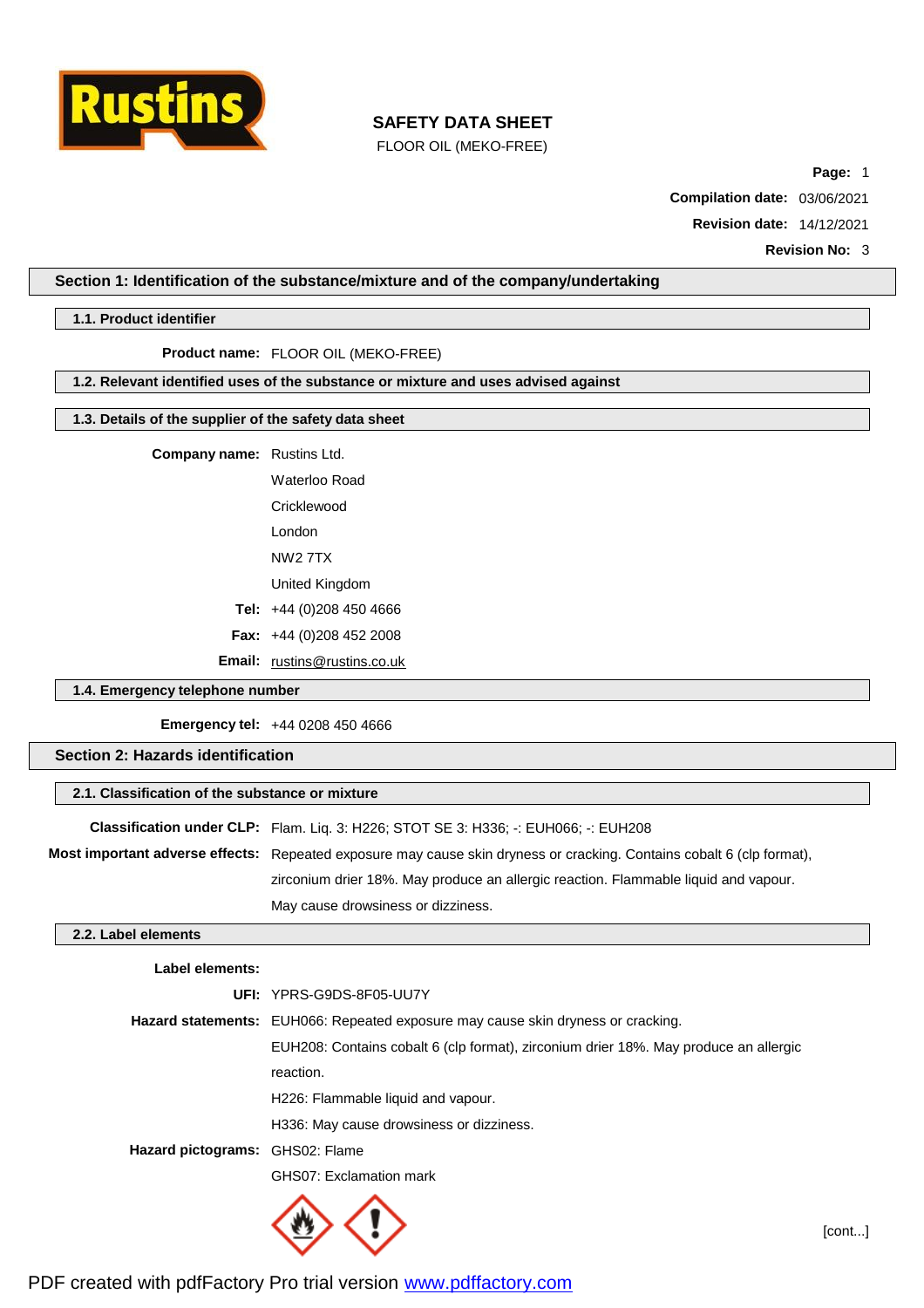## FLOOR OIL (MEKO-FREE)

**Page:** 2

| <b>Signal words: Warning</b> |                                                                                                                  |
|------------------------------|------------------------------------------------------------------------------------------------------------------|
|                              | <b>Precautionary statements:</b> P210: Keep away from heat, hot surfaces, sparks, open flames and other ignition |
|                              | sources. No smoking.                                                                                             |
|                              | P241: Use explosion-proof equipment.                                                                             |
|                              | P280: Wear protective gloves/protective clothing/eye protection/face protection.                                 |
|                              | P303+P361+P353: IF ON SKIN (or hair): Take off immediately all contaminated clothing.                            |
|                              | Rinse skin with water.                                                                                           |
|                              | P304+P340: IF INHALED: Remove person to fresh air and keep comfortable for                                       |
|                              | breathing.                                                                                                       |
|                              | P370+P378: In case of fire: Use media other than water to extinguish.                                            |
|                              |                                                                                                                  |

**2.3. Other hazards**

**Other hazards:** In use, may form flammable / explosive vapour-air mixture.

**PBT:** This product is not identified as a PBT/vPvB substance.

## **Section 3: Composition/information on ingredients**

**3.2. Mixtures**

#### **Hazardous ingredients:**

NAPTHA (PETROLEUM) HYDROTREATED HEAVY

| EINECS    | CAS        | / WEL<br><b>PBT</b>      | <b>CLP Classification</b> | Percent |
|-----------|------------|--------------------------|---------------------------|---------|
| 265-150-3 | 64742-48-9 | $\overline{\phantom{0}}$ |                           | 10-30%  |

LOW BOILING POINT HYDROGEN TREATED NAPHTHA - NAPHTHA (PETROLEUM), HYDROTREATED HEAVY

| 265-150-3           | 64742-48-9 | $\overline{\phantom{0}}$ | Asp. Tox. 1: H304; Flam. Lig. 3: H226 | $10-30\%$ |
|---------------------|------------|--------------------------|---------------------------------------|-----------|
| ZIRCONIUM DRIER 18% |            |                          |                                       |           |

|  | Flam. Liq. 3: H226; Skin Sens. 1:<br>H317 | $1\%$ |
|--|-------------------------------------------|-------|
|  |                                           |       |

### COBALT 6 (CLP FORMAT)

| 13586-82-8 | Acute Tox. 4: H302; Skin Sens. 1:   | <1% |
|------------|-------------------------------------|-----|
|            | H317; Aquatic Chronic 2: H411; Eye  |     |
|            | Irrit. 2: H319: Skin Irrit. 2: H315 |     |

## **Section 4: First aid measures**

**4.1. Description of first aid measures**

**Skin contact:** Remove all contaminated clothes and footwear immediately unless stuck to skin. Wash immediately with plenty of soap and water.

**Eye contact:** Bathe the eye with running water for 15 minutes. Consult a doctor.

**Ingestion:** Wash out mouth with water. Consult a doctor.

**Inhalation:** Remove casualty from exposure ensuring one's own safety whilst doing so. Consult a doctor.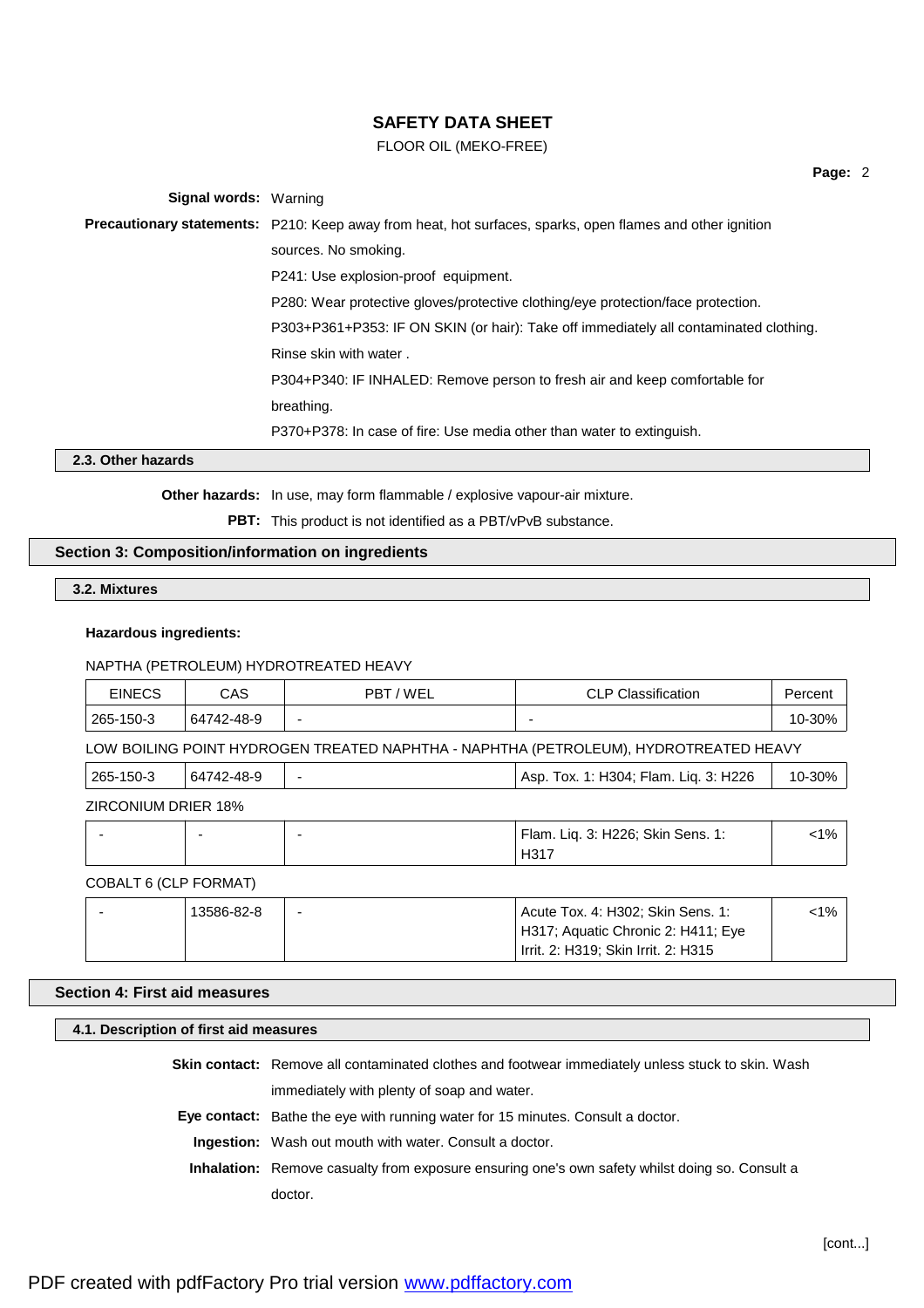#### FLOOR OIL (MEKO-FREE)

#### **4.2. Most important symptoms and effects, both acute and delayed**

**Skin contact:** There may be irritation and redness at the site of contact.

**Eye contact:** There may be irritation and redness. The eyes may water profusely.

**Ingestion:** There may be soreness and redness of the mouth and throat.

**Inhalation:** There may be irritation of the throat with a feeling of tightness in the chest. Exposure may cause coughing or wheezing.

**Delayed / immediate effects:** Immediate effects can be expected after short-term exposure.

#### **4.3. Indication of any immediate medical attention and special treatment needed**

**Immediate / special treatment:** Eye bathing equipment should be available on the premises.

#### **Section 5: Fire-fighting measures**

**5.1. Extinguishing media**

**Extinguishing media:** Alcohol resistant foam. Water spray. Carbon dioxide. Dry chemical powder. Use water spray to cool containers.

#### **5.2. Special hazards arising from the substance or mixture**

**Exposure hazards:** Flammable. In combustion emits toxic fumes. Forms explosive air-vapour mixture.

#### **5.3. Advice for fire-fighters**

**Advice for fire-fighters:** Wear self-contained breathing apparatus. Wear protective clothing to prevent contact with skin and eyes.

## **Section 6: Accidental release measures**

#### **6.1. Personal precautions, protective equipment and emergency procedures**

**Personal precautions:** Refer to section 8 of SDS for personal protection details. If outside do not approach from downwind. If outside keep bystanders upwind and away from danger point. Mark out the contaminated area with signs and prevent access to unauthorised personnel. Turn leaking containers leak-side up to prevent the escape of liquid. Eliminate all sources of ignition.

#### **6.2. Environmental precautions**

**Environmental precautions:** Do not discharge into drains or rivers. Contain the spillage using bunding.

### **6.3. Methods and material for containment and cleaning up**

**Clean-up procedures:** Absorb into dry earth or sand. Transfer to a closable, labelled salvage container for disposal by an appropriate method. Do not use equipment in clean-up procedure which may produce sparks.

#### **6.4. Reference to other sections**

**Reference to other sections:** Refer to section 8 of SDS.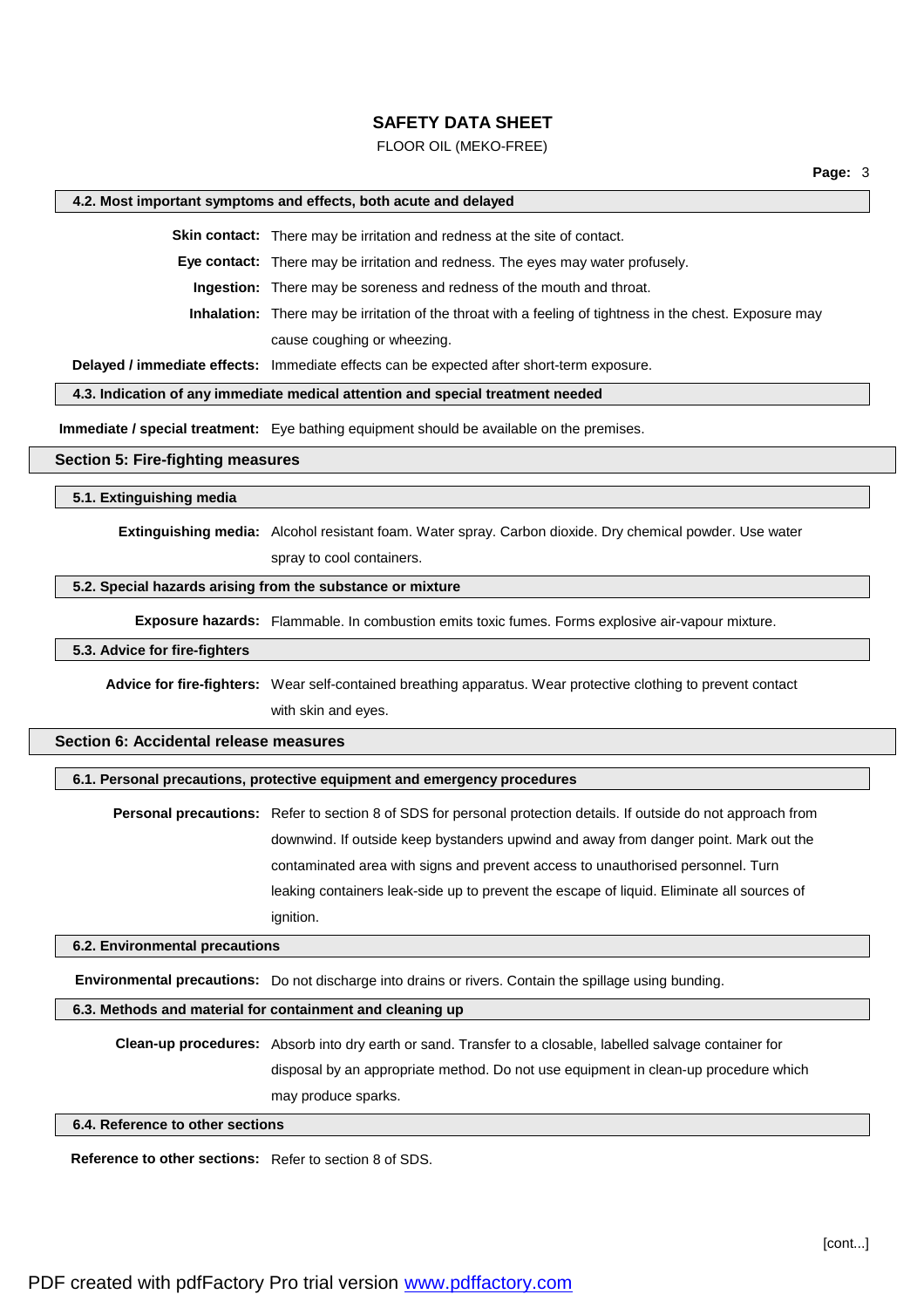## FLOOR OIL (MEKO-FREE)

| Section 7: Handling and storage                  |                                                                                                                     |  |
|--------------------------------------------------|---------------------------------------------------------------------------------------------------------------------|--|
| 7.1. Precautions for safe handling               |                                                                                                                     |  |
|                                                  | Handling requirements: Avoid direct contact with the substance. Ensure there is sufficient ventilation of the area. |  |
|                                                  | Do not handle in a confined space. Avoid the formation or spread of mists in the air.                               |  |
|                                                  | Smoking is forbidden. Use non-sparking tools.                                                                       |  |
|                                                  | 7.2. Conditions for safe storage, including any incompatibilities                                                   |  |
|                                                  | Storage conditions: Store in a cool, well ventilated area. Keep container tightly closed. Keep away from            |  |
|                                                  | sources of ignition. Prevent the build up of electrostatic charge in the immediate area.                            |  |
|                                                  | Ensure lighting and electrical equipment are not a source of ignition.                                              |  |
| 7.3. Specific end use(s)                         |                                                                                                                     |  |
|                                                  |                                                                                                                     |  |
| Specific end use(s): No data available.          |                                                                                                                     |  |
| Section 8: Exposure controls/personal protection |                                                                                                                     |  |
| 8.1. Control parameters                          |                                                                                                                     |  |
| Workplace exposure limits: No data available.    |                                                                                                                     |  |
| <b>DNEL/PNEC Values</b>                          |                                                                                                                     |  |
|                                                  | <b>DNEL / PNEC</b> No data available.                                                                               |  |
| 8.2. Exposure controls                           |                                                                                                                     |  |
|                                                  | Engineering measures: Ensure there is sufficient ventilation of the area. Ensure lighting and electrical            |  |
|                                                  | equipment are not a source of ignition.                                                                             |  |
|                                                  | Respiratory protection: Self-contained breathing apparatus must be available in case of emergency.                  |  |
|                                                  | Hand protection: Protective gloves.                                                                                 |  |
|                                                  | Eye protection: Safety glasses. Ensure eye bath is to hand.                                                         |  |
|                                                  | Skin protection: Protective clothing.                                                                               |  |
| Section 9: Physical and chemical properties      |                                                                                                                     |  |
|                                                  | 9.1. Information on basic physical and chemical properties                                                          |  |
|                                                  | State: Liquid                                                                                                       |  |
|                                                  | Colour: Pale brown                                                                                                  |  |
|                                                  | Odour: Paraffinic.                                                                                                  |  |

**Evaporation rate:** No data available.

**Solubility in water:** Not miscible

**Oxidising:** No data available.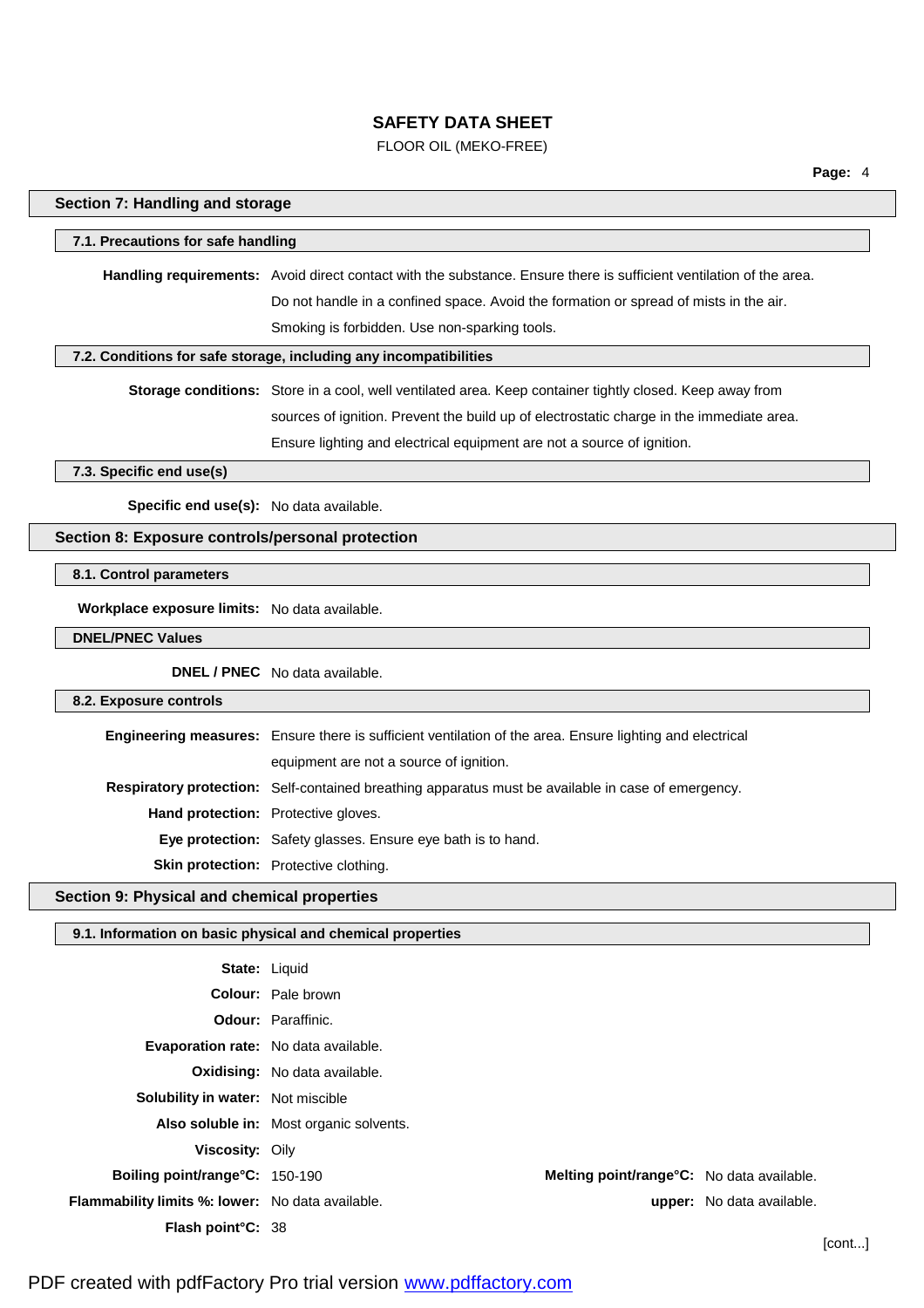### FLOOR OIL (MEKO-FREE)

| aae. |  |  |
|------|--|--|
|      |  |  |

|              | <b>Part.coeff. n-octanol/water:</b> No data available. |                 |
|--------------|--------------------------------------------------------|-----------------|
| a available. | Vapour pressure: No data available.                    |                 |
|              |                                                        | $pH:$ Approx. 7 |

**Autoflammability°C:** No data

**Relative density: .87** 

**VOC g/l:** No data available.

**9.2. Other information**

**Other information:** No data available.

#### **Section 10: Stability and reactivity**

**10.1. Reactivity**

**Reactivity:** Stable under recommended transport or storage conditions.

**10.2. Chemical stability**

**Chemical stability:** Stable under normal conditions. Stable at room temperature.

## **10.3. Possibility of hazardous reactions**

**Hazardous reactions:** Hazardous reactions will not occur under normal transport or storage conditions.

Decomposition may occur on exposure to conditions or materials listed below.

## **10.4. Conditions to avoid**

**Conditions to avoid:** Heat. Hot surfaces. Sources of ignition. Flames.

## **10.5. Incompatible materials**

**Materials to avoid:** Strong oxidising agents. Strong acids.

## **10.6. Hazardous decomposition products**

**Haz. decomp. products:** In combustion emits toxic fumes.

## **Section 11: Toxicological information**

#### **11.1. Information on toxicological effects**

#### **Relevant hazards for product:**

| lazard                     | oute: | Basis                    |
|----------------------------|-------|--------------------------|
| c٦<br>I-single<br>exposure |       | calculated<br>Hazardous: |

**Symptoms / routes of exposure**

**Skin contact:** There may be irritation and redness at the site of contact.

**Eye contact:** There may be irritation and redness. The eyes may water profusely.

**Ingestion:** There may be soreness and redness of the mouth and throat.

**Inhalation:** There may be irritation of the throat with a feeling of tightness in the chest. Exposure may cause coughing or wheezing.

**Delayed / immediate effects:** Immediate effects can be expected after short-term exposure.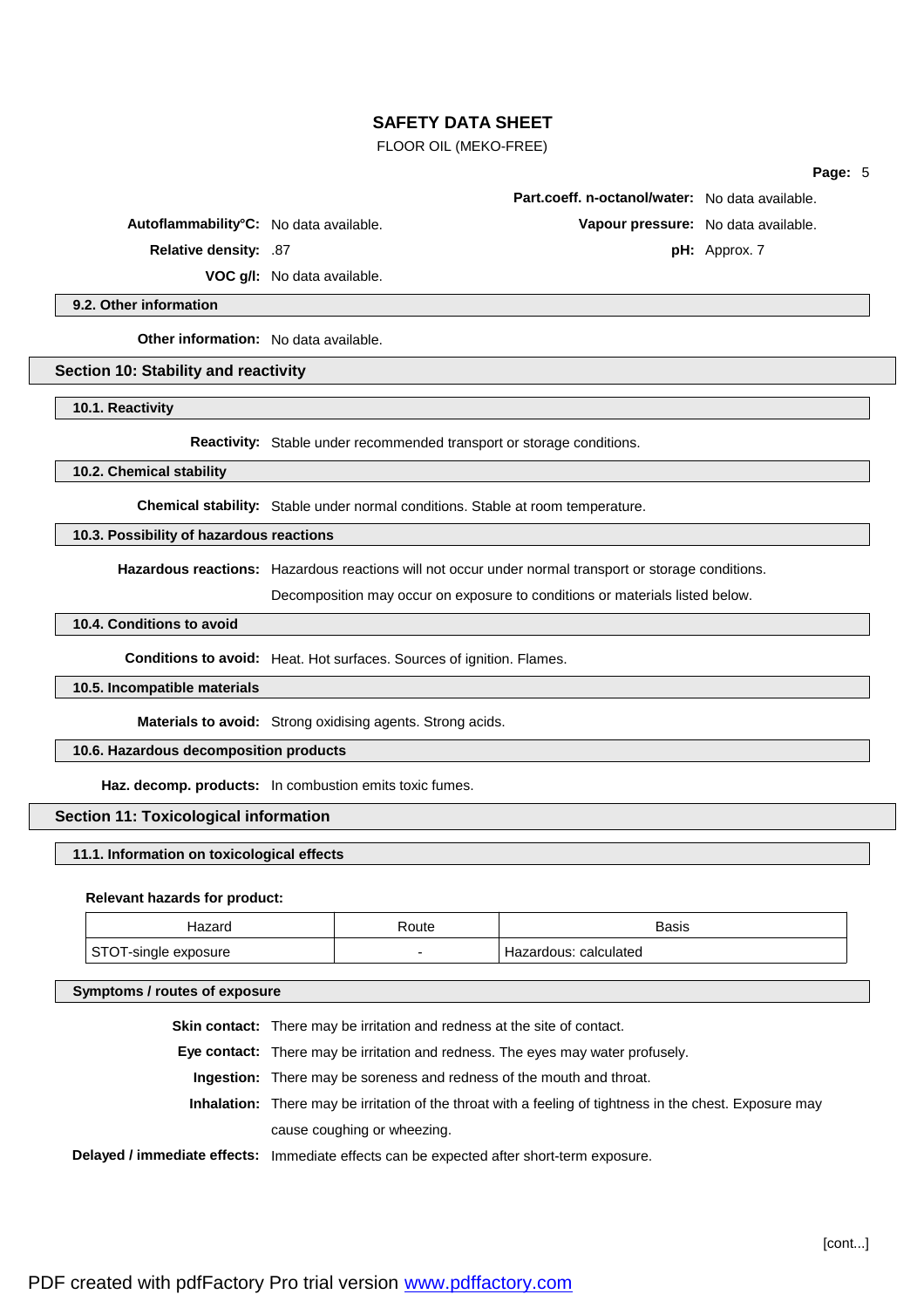### FLOOR OIL (MEKO-FREE)

**Page:** 6

#### **Section 12: Ecological information**

#### **12.1. Toxicity**

**Ecotoxicity values:** No data available.

#### **12.2. Persistence and degradability**

**Persistence and degradability:** Biodegradable.

**12.3. Bioaccumulative potential**

**Bioaccumulative potential:** No bioaccumulation potential.

**12.4. Mobility in soil**

**Mobility:** Readily absorbed into soil.

**12.5. Results of PBT and vPvB assessment**

**PBT identification:** This product is not identified as a PBT/vPvB substance.

**12.6. Other adverse effects**

**Other adverse effects:** Negligible ecotoxicity.

**Section 13: Disposal considerations**

#### **13.1. Waste treatment methods**

**Disposal operations:** Transfer to a suitable container and arrange for collection by specialised disposal

company.

**NB:** The user's attention is drawn to the possible existence of regional or national regulations regarding disposal.

### **Section 14: Transport information**

**14.1. UN number**

**UN number:** UN1263

#### **14.2. UN proper shipping name**

#### **Shipping name:** PAINT

including paint, lacquer, enamel, stain, shellac, varnish, polish, liquid filler and liquid

lacquer base

**14.3. Transport hazard class(es)**

**Transport class:** 3

**14.4. Packing group**

**Packing group:** III

**14.5. Environmental hazards**

**Environmentally hazardous:** No **Marine pollutant:** No **Marine pollutant:** No